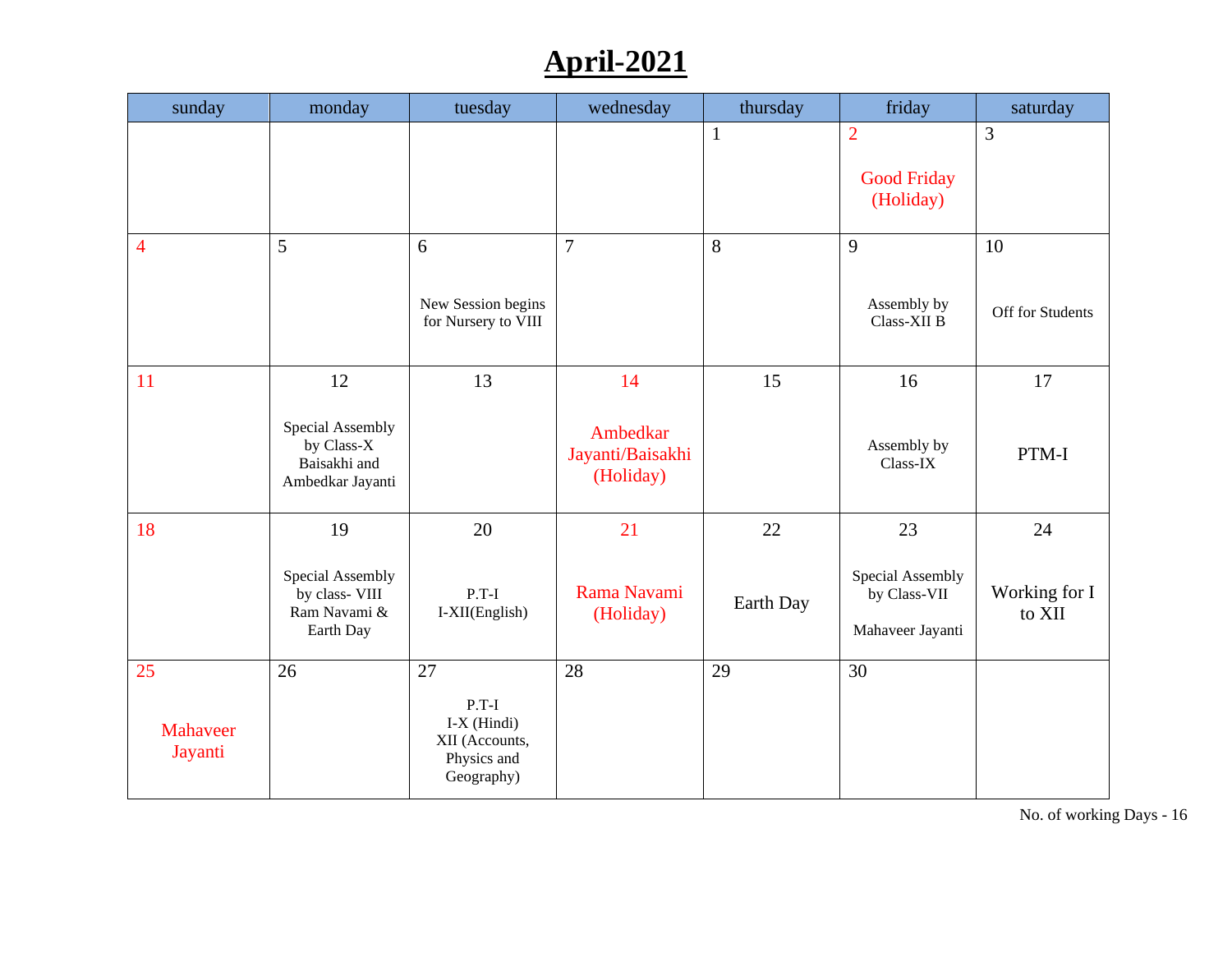# **May-2021**

| sunday                                                | monday                                                   | tuesday                                                                                  | wednesday                                   | thursday                                                          | friday                                                                                                | saturday                                                                                        |
|-------------------------------------------------------|----------------------------------------------------------|------------------------------------------------------------------------------------------|---------------------------------------------|-------------------------------------------------------------------|-------------------------------------------------------------------------------------------------------|-------------------------------------------------------------------------------------------------|
|                                                       |                                                          |                                                                                          |                                             |                                                                   |                                                                                                       | $\mathbf{1}$<br>Working for I-XII<br>$P.T-I$<br>I-X(Maths)<br>XII (B.St, Chemistry,<br>History) |
| $\overline{2}$                                        | $\overline{3}$<br>Assembly by Class<br><b>VI</b>         | $\overline{4}$<br>$P.T-I$<br>I-V $(EVS)$<br>VI-X (Science)<br>XII<br>(Painting/IP/CS/PE) | 5                                           | 6                                                                 | $\overline{7}$<br>Special Assembly by<br>Class V<br>(Mother's Day,<br>Ravindranath Tagore<br>Jayanti) | 8<br>Off for Students                                                                           |
| 9<br>Mother's Day &<br>Ravindranath<br>Tagore Jayanti | 10<br>Special Assembly<br>by Class IV<br>Id-ul-Fitr      | 11<br>$P.T-I$<br>I-V $(G.K)$<br>$VI-X(S.St)$<br>XII<br>(Maths/Bio/Pol.Sci)               | 12                                          | 13                                                                | 14<br>Id-ul-Fitr<br>(Holiday)                                                                         | 15<br>$P.T-I$<br>I-VII(Computer)<br>IX & $X(IT)$<br>XII (Eco.)<br>Working for I-XII             |
| 16                                                    | 17<br>Special Assembly<br>by Class III<br>Buddha Purnima | 18<br>$P.T-I$<br><b>IV-VIII</b><br>(French/Sanskrit)                                     | 19                                          | 20<br>Summer<br>Vacation begins<br>from Nursery to<br><b>VIII</b> | 21                                                                                                    | 22<br>Off for all                                                                               |
| 23                                                    | 24                                                       | 25                                                                                       | 26<br><b>Buddha</b><br>Purnima<br>(Holiday) | 27                                                                | 28                                                                                                    | 29<br><b>Summer Vacation</b><br>begins for IX-XII                                               |
| 30                                                    | 31<br><b>Summer Vacation</b><br>begins for Staff         |                                                                                          |                                             |                                                                   |                                                                                                       |                                                                                                 |

No. of working Days:14(Pre-Nursery- VIII) No. of working Days:22(IX-XII)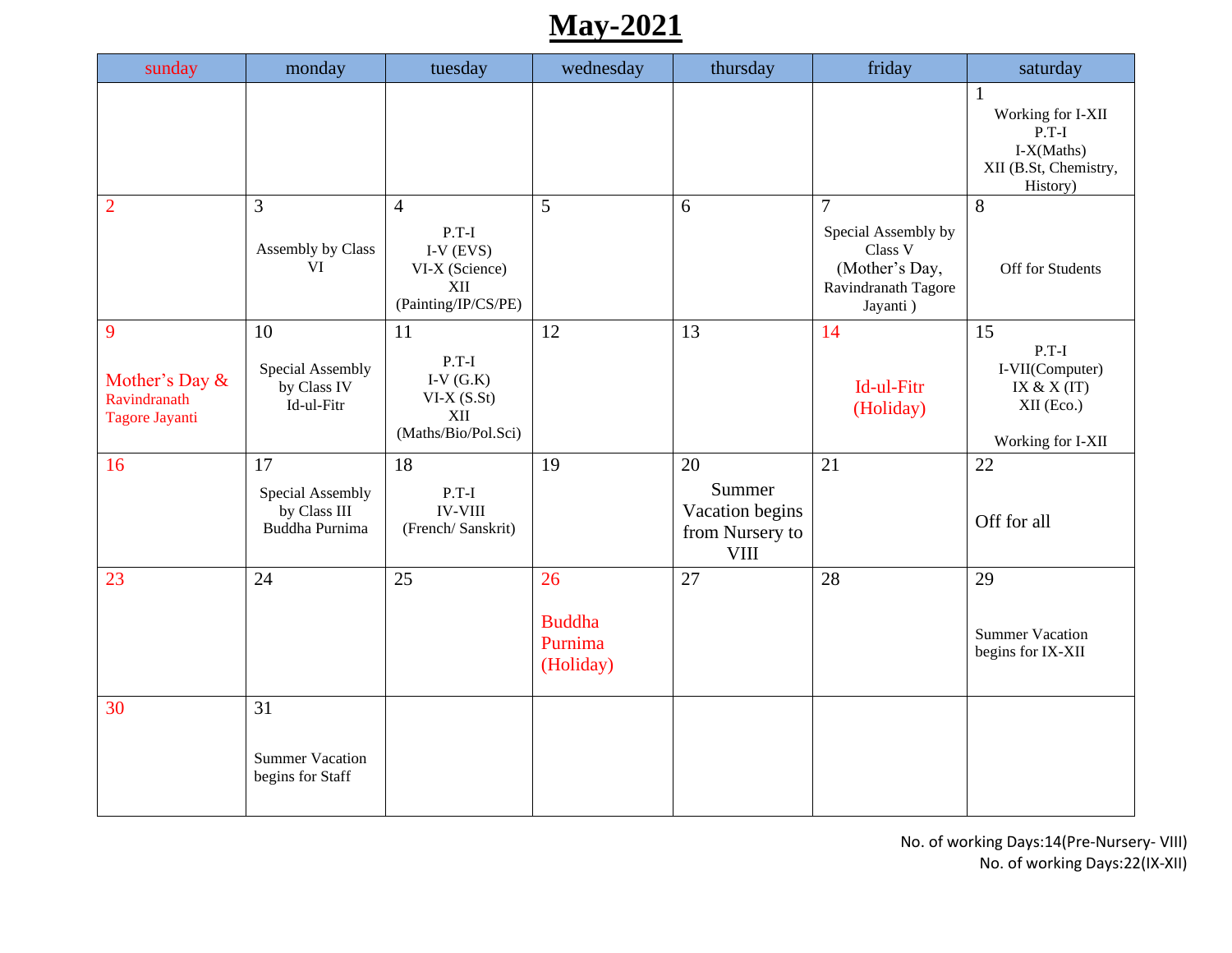# **June-2021**

| sunday             | monday                  | tuesday            | wednesday          | thursday       | friday         | saturday             |
|--------------------|-------------------------|--------------------|--------------------|----------------|----------------|----------------------|
|                    |                         | $\mathbf{1}$       | $\overline{2}$     | $\overline{3}$ | $\overline{4}$ | 5                    |
|                    |                         |                    |                    |                |                |                      |
|                    |                         |                    |                    |                |                |                      |
| 6                  | $\overline{7}$          | 8                  | 9                  | $10\,$         | 11             | 12                   |
|                    |                         |                    |                    |                |                |                      |
|                    |                         |                    |                    |                |                |                      |
| 13                 | 14                      | $\overline{15}$    | 16                 | 17             | 18             | 19                   |
|                    |                         |                    |                    |                |                |                      |
|                    |                         |                    |                    |                |                |                      |
| 20                 | 21                      | $22\,$             | 23                 | 24             | 25             | $26\,$               |
|                    | International Yoga      |                    |                    |                |                |                      |
| <b>Fathers Day</b> | $\mathop{\mathrm{Day}}$ |                    |                    |                |                | <b>Staff-Meeting</b> |
| 27                 | 28                      | 29                 | 30                 |                |                |                      |
|                    |                         |                    |                    |                |                |                      |
|                    | Teacher's Training      | Teacher's Training | Teacher's Training |                |                |                      |
|                    |                         |                    |                    |                |                |                      |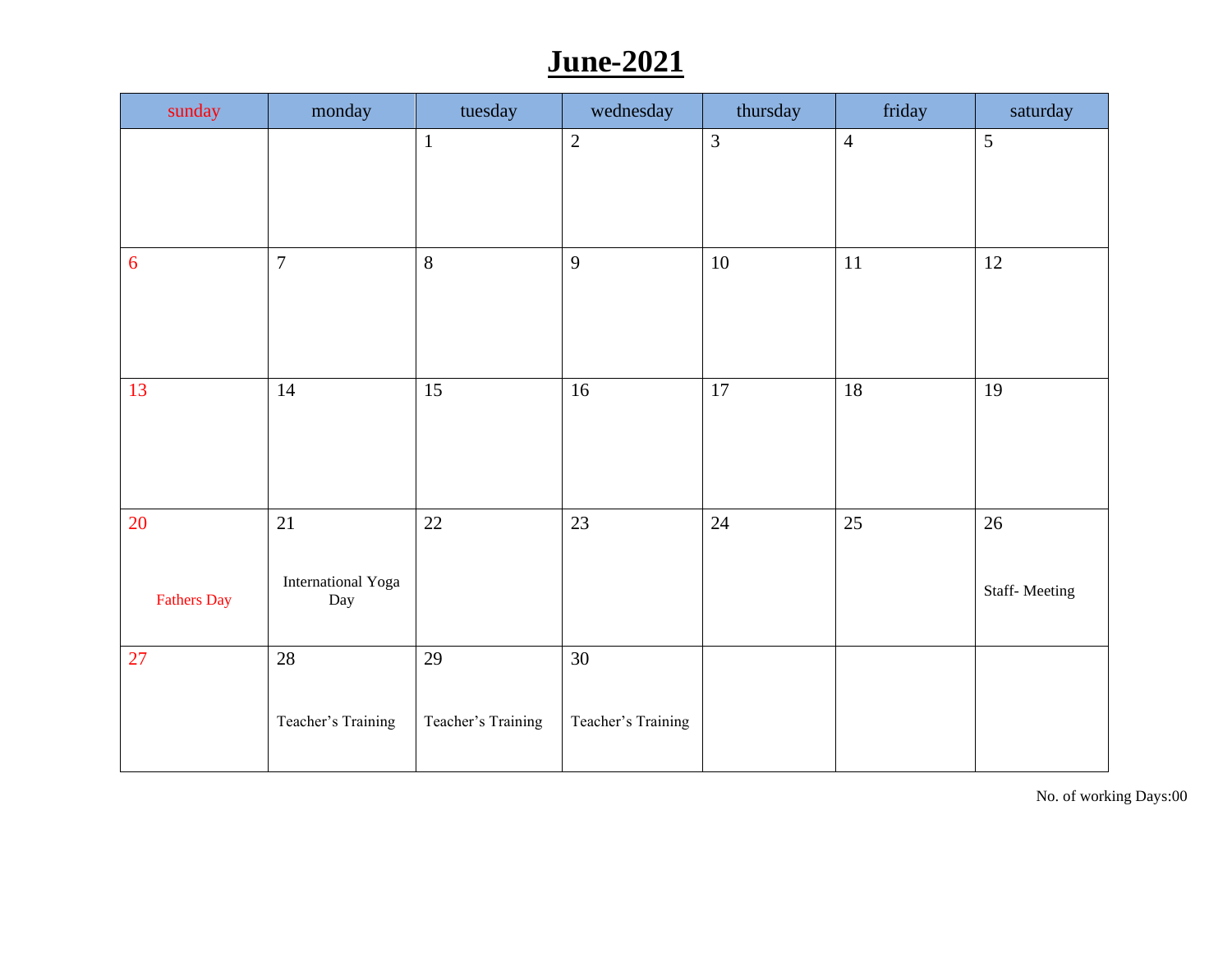# **July-2021**

| sunday         | monday                                  | tuesday                                                                                  | wednesday             | thursday                       | friday                                                 | saturday                                        |
|----------------|-----------------------------------------|------------------------------------------------------------------------------------------|-----------------------|--------------------------------|--------------------------------------------------------|-------------------------------------------------|
|                |                                         |                                                                                          |                       | $\mathbf{1}$<br>School Reopens | $\overline{2}$<br>Assembly by<br>Class-I               | 3<br>Working (I to<br>XII)                      |
| $\overline{4}$ | 5<br>Assembly by Class-<br>$\rm II$     | 6<br>P.T II<br>I-X & XII<br>(English)                                                    | $\overline{7}$        | 8                              | 9<br>Assembly by<br>Class-III                          | 10<br>Off for all                               |
| 11             | 12<br>Assembly by Class-<br>IV          | 13<br>$P.T-II$<br>$I-X$ (Hindi)<br>XII (Accounts,<br>Physics, Geography)                 | 14                    | 15                             | 16<br>Assembly by<br>Class-V                           | 17<br>PTM-II                                    |
| 18             | 19<br>Assembly by Class-<br><b>VI</b>   | 20<br>$P.T-II$<br>I-X (Maths)<br>XII(B.St, Chemistry,<br>History)                        | 21<br>Bakrid(Holiday) | 22                             | 23<br>Special Assembly<br>by Class VII<br>Guru Purnima | $24\,$<br>Guru Purnima<br>Working (I to<br>XII) |
| 25             | 26<br>Assembly by Class-<br><b>VIII</b> | 27<br>$PT-II$<br>$I-V - (E.V.S)$<br>VI-X- (Science)<br>XII- (Painting/<br>IP/CS/Phy.Edu) | 28                    | 29                             | 30<br>Assembly by<br>Class-IX                          | 31<br>Off for all                               |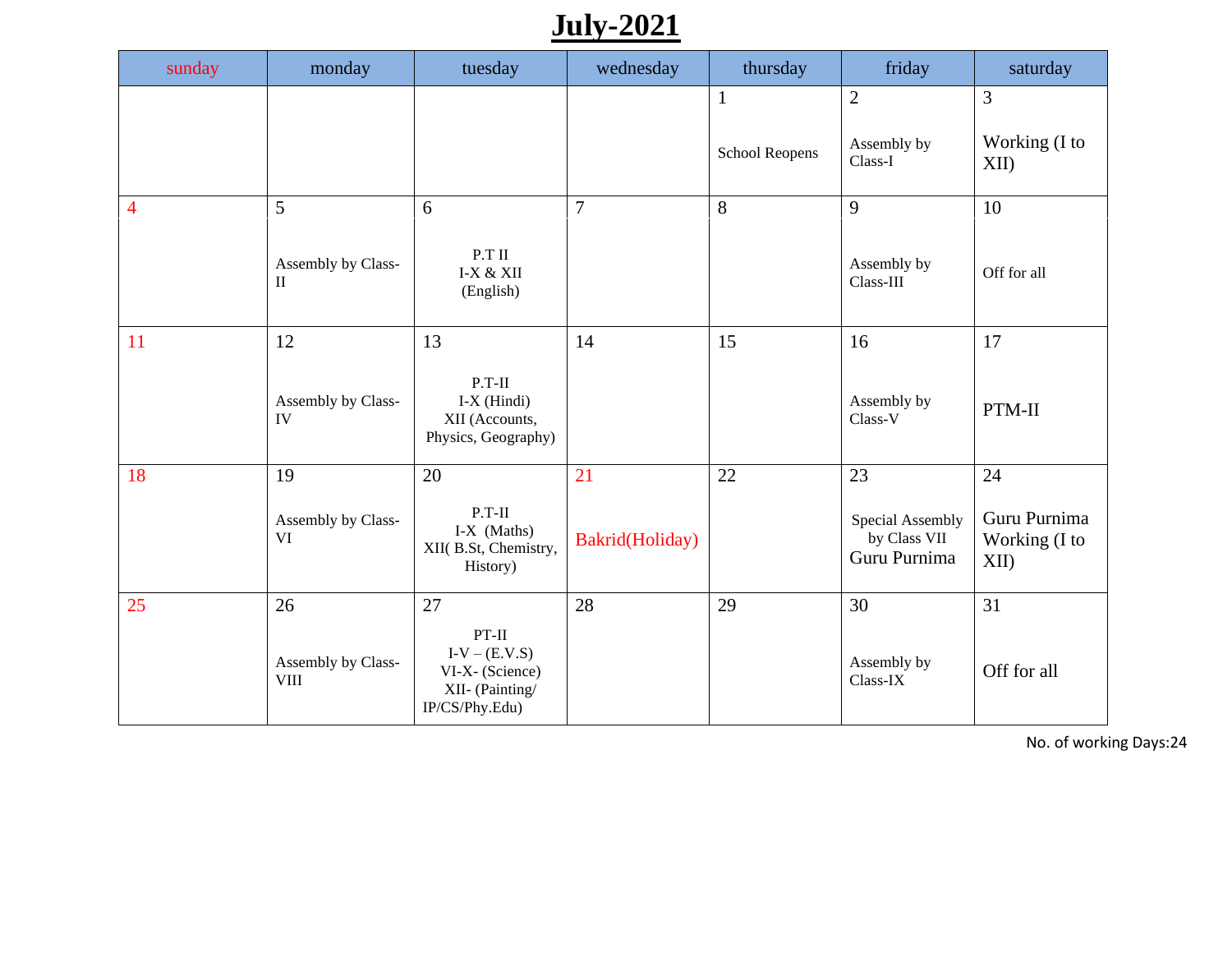# **August-2021**

| sunday              | monday                                              | tuesday                                                                                 | wednesday      | thursday                     | friday                                                       | saturday                                |
|---------------------|-----------------------------------------------------|-----------------------------------------------------------------------------------------|----------------|------------------------------|--------------------------------------------------------------|-----------------------------------------|
| $\mathbf{1}$        | $\overline{2}$<br>Assembly by Class-<br>$\mathbf X$ | $\overline{3}$<br>$P.T-II$<br>I-V $(G.K)$<br>$VI-X(S.St)$<br>XII<br>(Bio/Maths/Pol.Sci) | $\overline{4}$ | $\overline{5}$               | 6<br>Assembly by<br>Class-XI A&C                             | $\overline{7}$<br>Working (I to<br>XII) |
| 8                   | 9<br>Assembly by Class-<br>${\rm XI}$ B             | 10<br>$P.T-II$<br>I-VII(Computer)<br>IX & $X(IT)$<br>XII (Eco.)                         | 11             | 12                           | 13<br>Special Assembly<br>by Class-XII B<br>Independence Day | 14<br>PTM-III                           |
| 15                  | 16                                                  | 17                                                                                      | 18             | 19                           | 20                                                           | 21                                      |
| Independence<br>Day | Assembly by Class-<br>XII A&C                       | $P.T-II$<br><b>IV-VIII</b><br>French/Sanskrit                                           |                | <b>Muharram</b><br>(Holiday) | Assembly by<br>Class-I                                       | Working (I to<br>XII                    |
| 22                  | 23                                                  | 24                                                                                      | 25             | 26                           | 27                                                           | 28                                      |
| Rakshabandhan       | Assembly by Class-<br>$\rm II$                      |                                                                                         |                |                              | Special Assembly<br>by Class-III<br>Janmasthami              | Off for all                             |
| 29                  | 30                                                  | 31                                                                                      |                |                              |                                                              |                                         |
|                     | Janmasthami<br>(Holiday)                            |                                                                                         |                |                              |                                                              |                                         |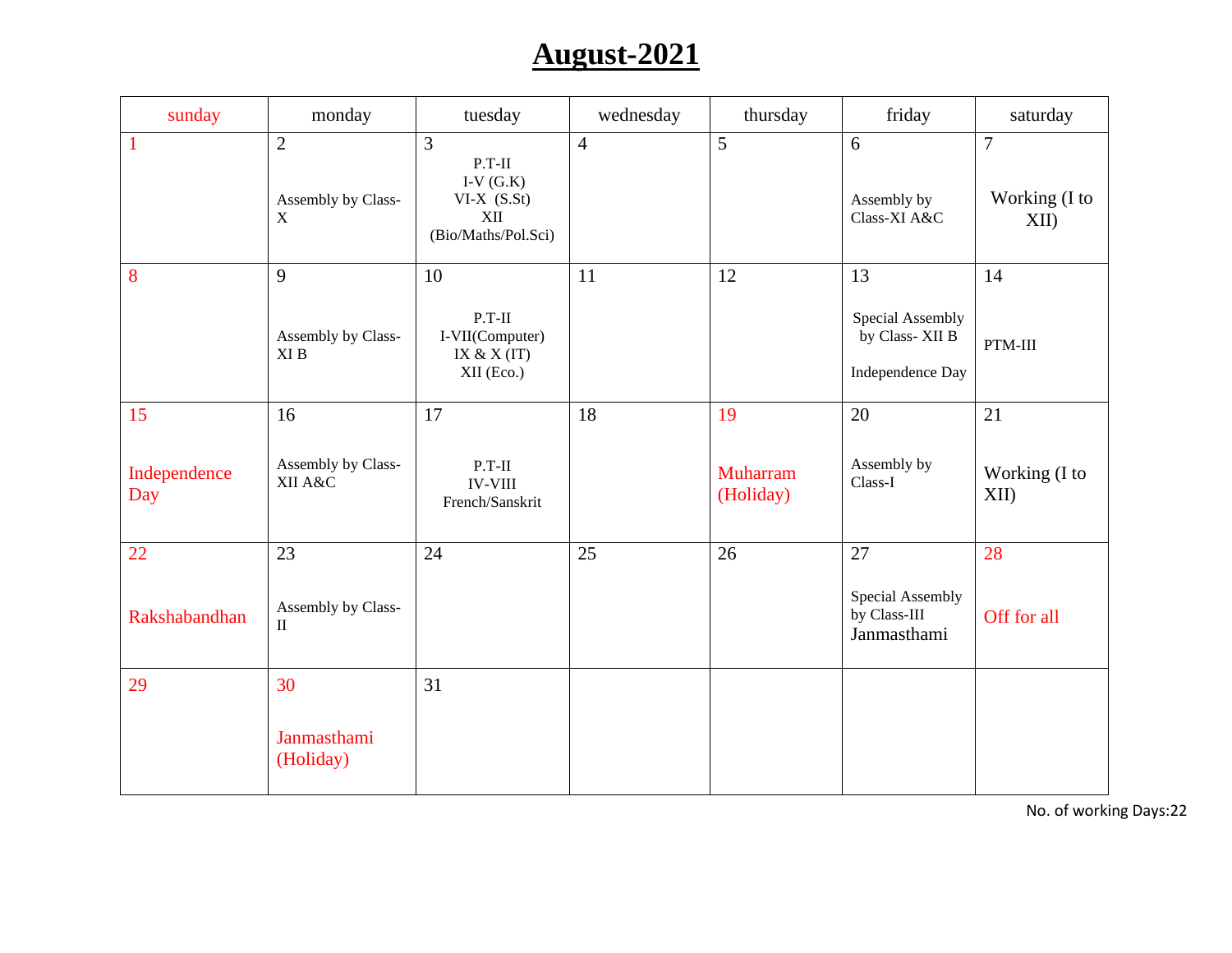# **September-2021**

| sunday             | monday                                    | tuesday             | wednesday                             | thursday       | friday                                                             | saturday                                |
|--------------------|-------------------------------------------|---------------------|---------------------------------------|----------------|--------------------------------------------------------------------|-----------------------------------------|
|                    |                                           |                     | $\mathbf{1}$                          | $\overline{2}$ | $\overline{3}$<br>Special Assembly<br>by Class-IX<br>Teacher's Day | $\overline{4}$<br>Working (I to<br>XII) |
| 5<br>Teacher's Day | 6<br>Assembly by Class-<br>$\mathbf X$    | $\overline{7}$      | 8                                     | 9              | 10<br>Special Assembly<br>by Class-IV<br>Ganesh<br>Chaturthi       | 11<br>Off for Students                  |
| 12                 | 13<br>Half Yearly Exams<br>Begins (I-XII) | 14<br>(Hindi Diwas) | 15<br>Half Yearly Exam<br>$(I-XII)$   | 16             | 17<br>Half Yearly Exam<br>$(I-XII)$                                | 18<br>Off for Students                  |
| 19                 | 20<br>Half Yearly Exam<br>$(I-XII)$       | 21                  | 22<br>Half Yearly Exam<br>$(I-XII)$   | 23             | 24<br>Half Yearly Exam<br>$(I-XII)$                                | 25<br>Off for all                       |
| 26                 | 27<br>Half Yearly Exam<br>$(I-VIII)$      | 28                  | 29<br>Half Yearly Exam<br>$(VI-VIII)$ | 30             |                                                                    |                                         |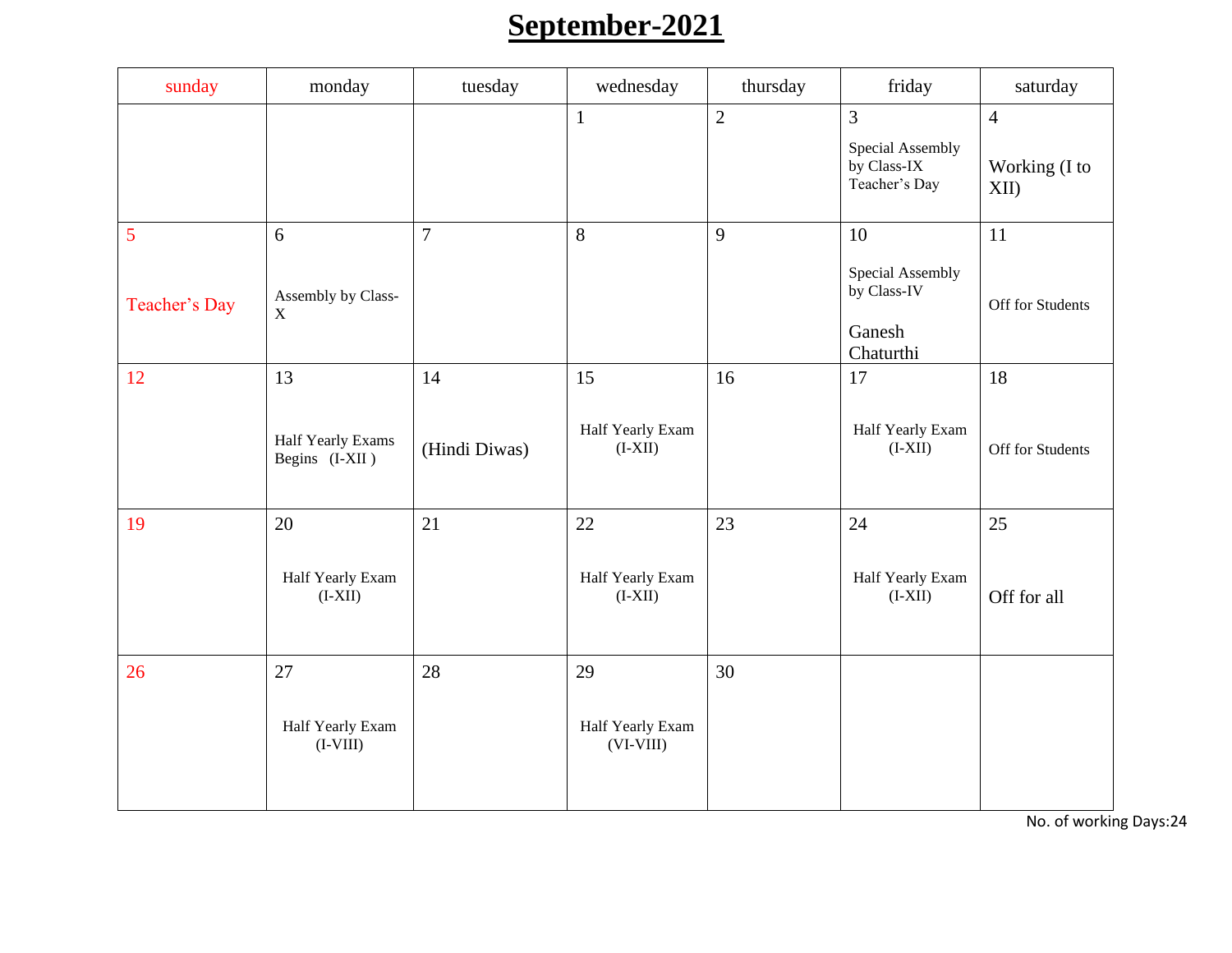# **October-2021**

| sunday              | monday                                        | tuesday                      | wednesday | thursday            | friday                                                           | saturday                                                                                     |
|---------------------|-----------------------------------------------|------------------------------|-----------|---------------------|------------------------------------------------------------------|----------------------------------------------------------------------------------------------|
|                     |                                               |                              |           |                     | $\mathbf{1}$<br>Special Assembly<br>by Class V<br>Gandhi Jayanti | $\overline{2}$<br>Gandhi Jayanti<br>(Holiday)                                                |
| 3                   | $\overline{4}$                                | 5                            | 6         | $\overline{7}$      | 8                                                                | 9                                                                                            |
|                     | Assembly by Class-<br><b>VI</b>               |                              |           |                     | Assembly by<br>Class-VII                                         | PTM-IV<br>Half Yearly Result                                                                 |
| 10                  | 11                                            | 12                           | 13        | 14                  | 15                                                               | 16                                                                                           |
|                     | Special Assembly<br>by Class VIII<br>Dussehra |                              | Ashtami   | Navami<br>(Holiday) | Dussehra<br>(Holiday)                                            | (Holiday)                                                                                    |
| 17                  | 18                                            | 19                           | 20        | 21                  | 22                                                               | 23                                                                                           |
| (Holiday)           | (Holiday)                                     | Id-E-Milad<br>(Holiday)      |           |                     | Assembly by<br>$Class-IX$                                        | Working (I to XII)                                                                           |
| 24                  | 25                                            | 26                           | 27        | 28                  | 29                                                               | 30                                                                                           |
| <b>Karva Chauth</b> | Assembly by Class-<br>$\mathbf X$             | $P.T-III$<br>I-XII (English) |           |                     | Assembly by<br>Class-XI A&C                                      | Working (I to XII)<br>$PT-III$<br>$I-X$ (Hindi)<br>XI-XII- (Accounts,<br>Physics, Geography) |
| 31                  |                                               |                              |           |                     |                                                                  |                                                                                              |
|                     |                                               |                              |           |                     |                                                                  |                                                                                              |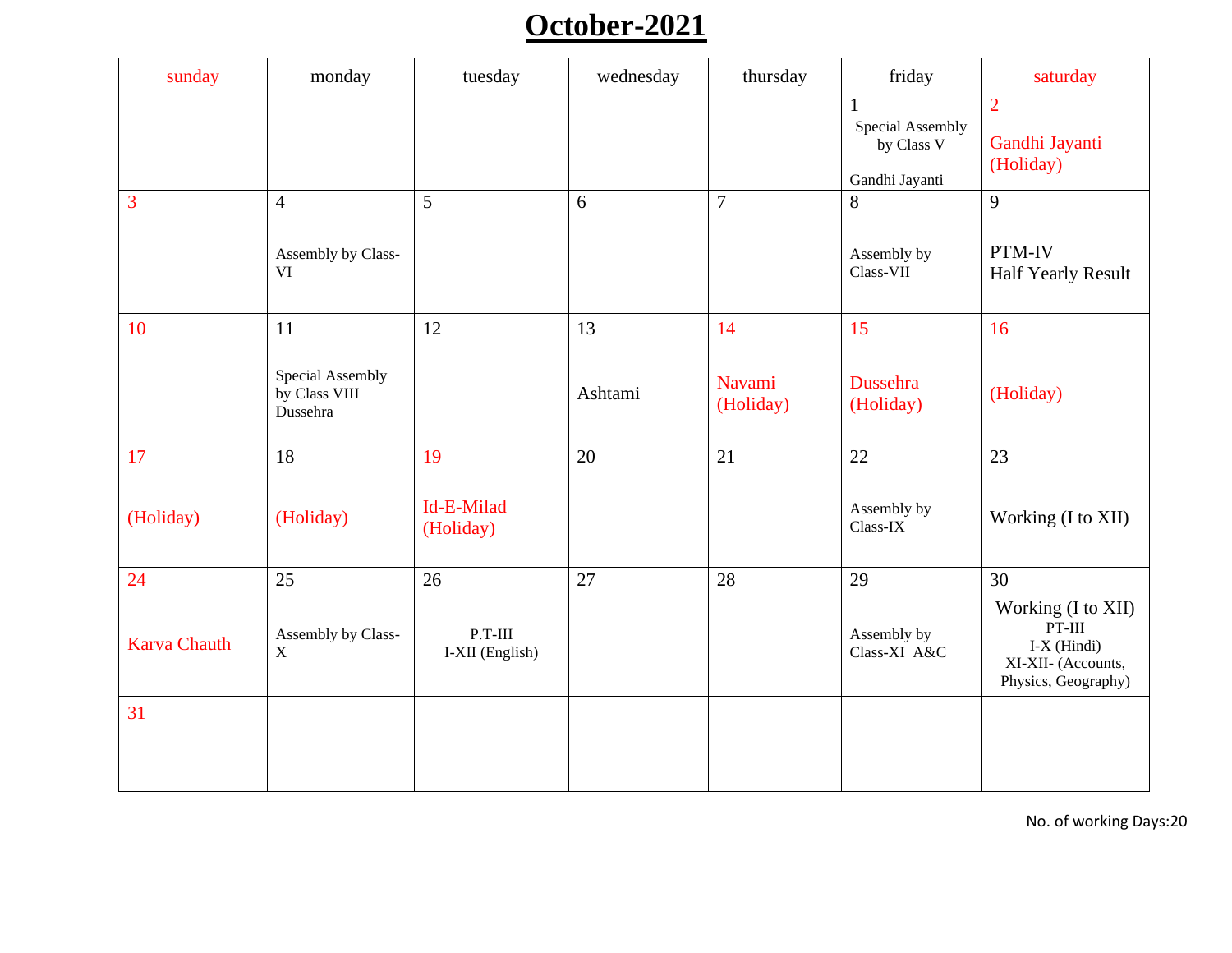# **November-2021**

|                   | sunday         | monday                                                | tuesday                                                                                       | wednesday      | thursday            | friday                                            | saturday                                                                                                            |
|-------------------|----------------|-------------------------------------------------------|-----------------------------------------------------------------------------------------------|----------------|---------------------|---------------------------------------------------|---------------------------------------------------------------------------------------------------------------------|
|                   |                | $\mathbf{1}$                                          | $\overline{2}$                                                                                | $\overline{3}$ | $\overline{4}$      | 5                                                 | 6                                                                                                                   |
|                   |                | Special Assembly<br>by Class XI B<br>Diwali           | $P.T-III$<br>$IX$ (Maths)<br>XI-XII(B.St,<br>Chemistry, History)                              | (Holiday)      | Diwali<br>(Holiday) | Govardhan<br>Pooja<br>(Holiday)                   | <b>Bhaiya Dooj</b><br>(Holiday)                                                                                     |
|                   | $\overline{7}$ | 8                                                     | 9                                                                                             | 10             | 11                  | 12                                                | 13                                                                                                                  |
|                   |                | Assembly by Class-I                                   | $P.T-III$<br>I-V $(E.V.S)$<br>VI-X (Science)<br>XI-XII (Painting/<br>IP/CS/<br>Phy.Education) | Chhath Puja    |                     | Special Assembly<br>by Teachers<br>Children's Day | Working (I to<br>XII)<br>$P.T-III$<br>I-V $(\mathrm{G}.\mathrm{K})$<br>$VI-X(S.St)$<br>XI-XII<br>Maths/Biology/Pol. |
|                   | 14             | 15                                                    | 16                                                                                            | 17             | 18                  | 19                                                | 20                                                                                                                  |
|                   |                | Special Assembly<br>by Class II<br>Guru Nanak Jayanti | $P.T-III$<br>I-VII(Computer)<br>IX & $X(IT)$<br>XI-XII (Eco.                                  |                |                     | <b>Guru Nanak</b><br>Jayanti<br>(Holiday)         | Working (I to<br>XII)                                                                                               |
|                   | 21             | 22                                                    | 23                                                                                            | 24             | 25                  | 26                                                | 27                                                                                                                  |
|                   |                | Assembly by Class-<br>III                             | $P.T-III$<br><b>IV-VIII</b><br>(French/Sanskrit)                                              |                |                     | Assembly by<br>Class-IV                           | Off for all                                                                                                         |
|                   | 28             | 29                                                    | 30                                                                                            |                |                     |                                                   |                                                                                                                     |
| No. of<br>working |                | Assembly by Class-<br>V                               |                                                                                               |                |                     |                                                   |                                                                                                                     |

Days:20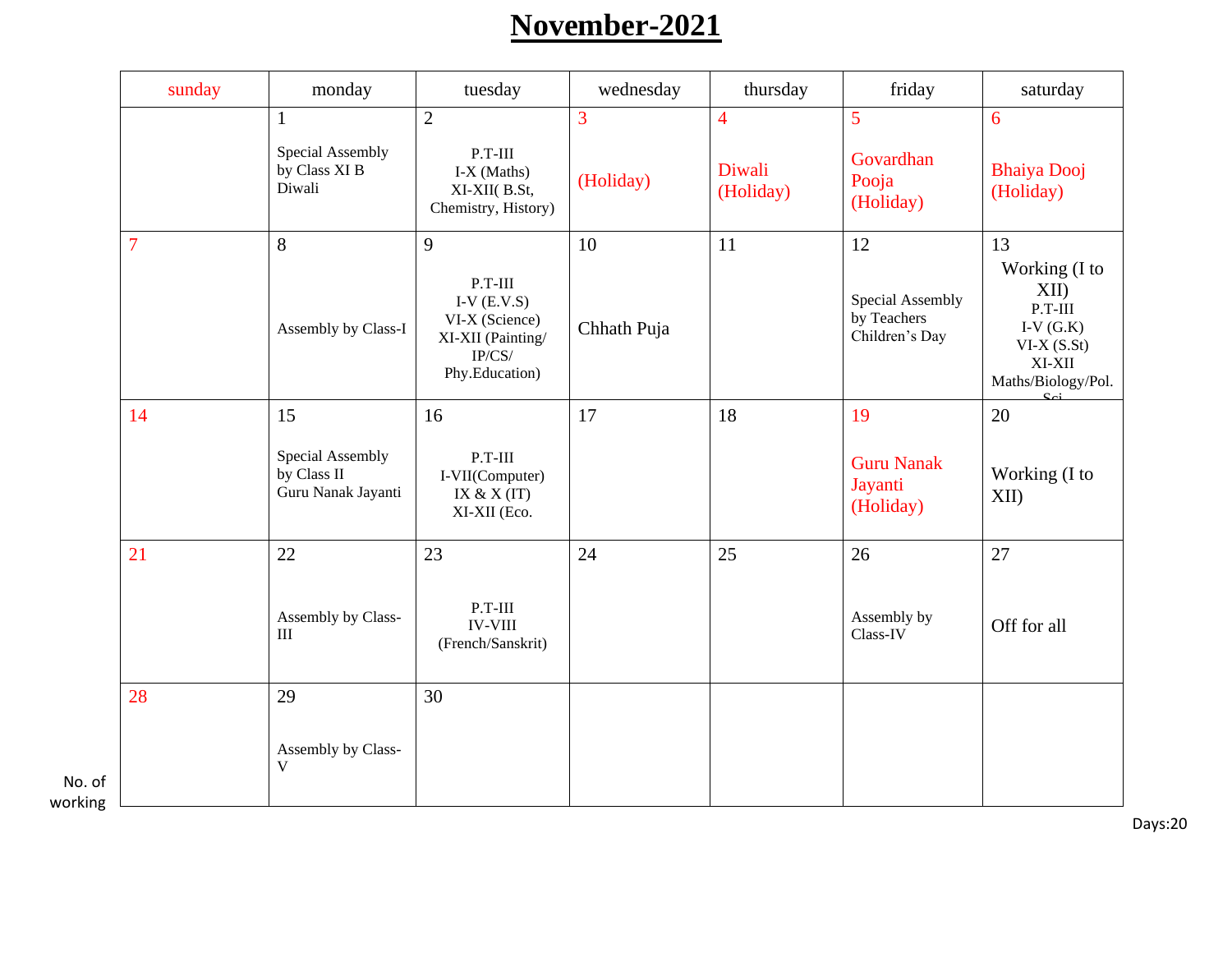#### **December-2021**

| sunday | monday                            | tuesday                                       | wednesday                            | thursday       | friday                                            | $\sqrt{\sqrt{2}}$ saturday    |
|--------|-----------------------------------|-----------------------------------------------|--------------------------------------|----------------|---------------------------------------------------|-------------------------------|
|        |                                   |                                               | $\mathbf{1}$                         | $\overline{2}$ | 3                                                 | $\overline{4}$                |
|        |                                   |                                               |                                      |                | Assembly by<br>Class-VI                           | Working (I to<br>XII          |
| 5      | 6                                 | $\overline{7}$                                | 8                                    | 9              | 10                                                | 11                            |
|        |                                   |                                               |                                      |                | Pre-Board I begins                                |                               |
|        | Assembly by Class-<br><b>VII</b>  | $P.T-IV$<br>I-VIII (English)                  |                                      |                | Specila Assembly<br>by Class-VIII<br>Hunam Rights | Off for<br>students           |
| 12     | 13                                | 14                                            | 15                                   | 16             | 17                                                | 18                            |
|        | Assembly by Class-I               | P.T-IV<br>I-VIII (Hindi)                      |                                      |                | Assembly by<br>Class-II                           | PTM-V                         |
| 19     | 20                                | 21                                            | 22                                   | 23             | 24                                                | 25                            |
|        | Assembly by Class-<br>$\rm III$   | P.T-IV<br>I-VIII(Maths)                       |                                      |                | Special Assembly<br>by Class-IV<br>Christmas      | <b>Christmas</b><br>(Holiday) |
| 26     | 27                                | 28                                            | 29                                   | 30             | 31                                                |                               |
|        | Assembly by Class-<br>$\mathbf V$ | $P.T-IV$<br>$I-V(E.V.S)$<br>VI-VIII (Science) | Pre-Board I<br>Result( $X$ &<br>XII) |                | <b>Winter Vacation</b><br><b>Begins</b>           |                               |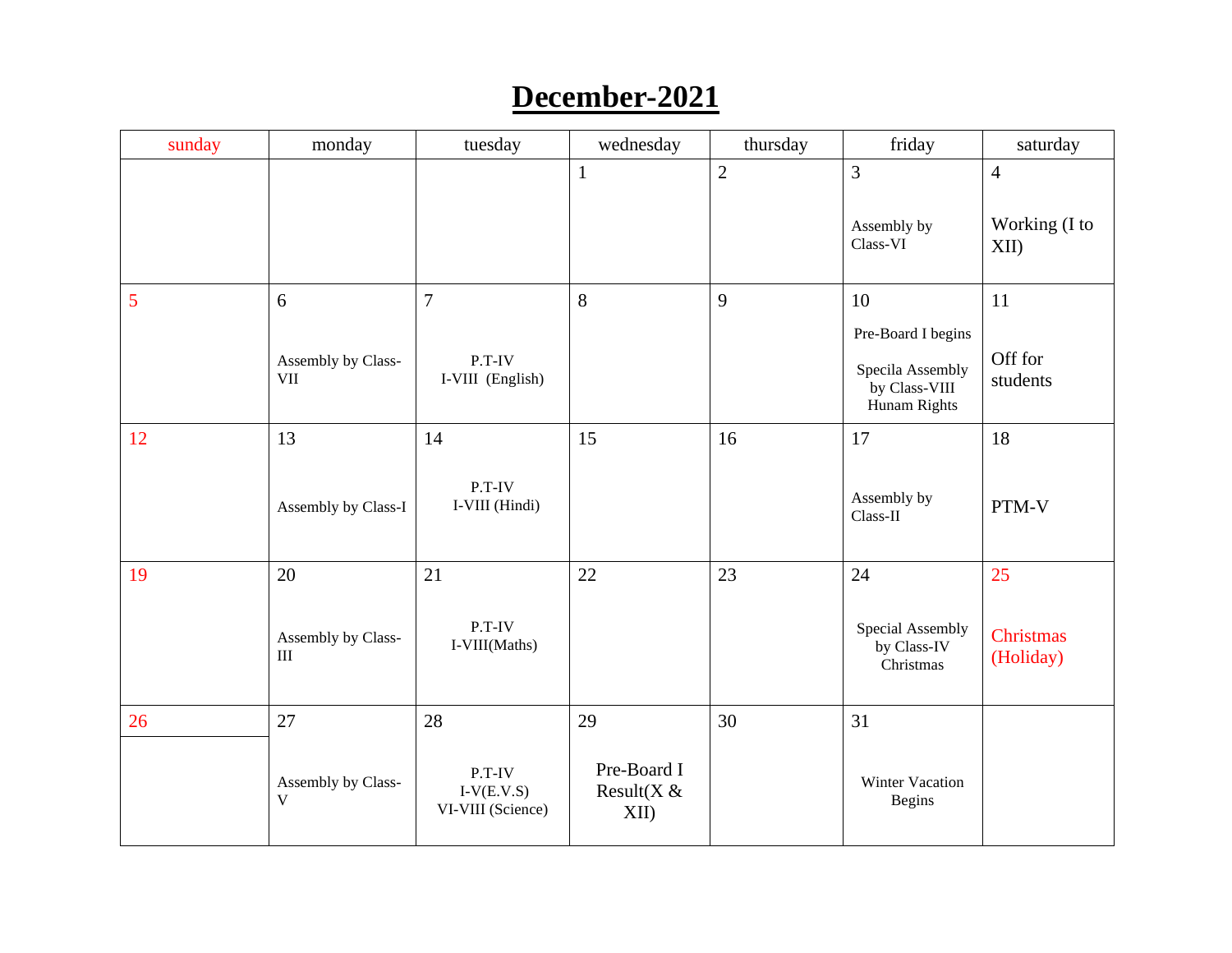# **JANUARY 2022**

| sunday                 | monday                                         | tuesday                                 | wednesday                      | thursday                                                      | friday                    | saturday                                                  |
|------------------------|------------------------------------------------|-----------------------------------------|--------------------------------|---------------------------------------------------------------|---------------------------|-----------------------------------------------------------|
|                        |                                                |                                         |                                |                                                               |                           | $\mathbf{1}$<br><b>New Year</b><br><b>Winter Vacation</b> |
| $\overline{2}$         | 3                                              | $\overline{4}$                          | 5                              | 6                                                             | $\overline{7}$            | 8                                                         |
| <b>Winter Vacation</b> | Winter Vacation                                | <b>Winter Vacation</b>                  | <b>Winter Vacation</b>         | <b>Winter Vacation</b>                                        | Winter Vacation           | Staff Meeting &<br>Workshop                               |
| $\overline{9}$         | 10                                             | 11                                      | 12                             | 13                                                            | 14                        | 15                                                        |
|                        | <b>School Reopens</b><br>Pre-Board II begins   |                                         |                                | Special Assembly<br>by Class-VI<br>Lohri & Makar<br>Sankranti | <b>Makar</b><br>Sankranti | Working (I to<br>XII                                      |
| 16                     | 17                                             | 18                                      | 19                             | 20                                                            | 21                        | 22                                                        |
|                        | Assembly by Class-<br><b>VII</b>               | P.T-IV<br>I-V $(G.K)$<br>VI-VIII (S.St) |                                |                                                               | Assembly by<br>Class-VIII | Working (I to<br>XII)<br>P.T-IV<br>I-VIII(Computer)       |
| 23                     | 24                                             | 25                                      | 26                             | 27                                                            | 28                        | 29                                                        |
|                        | Special Assembly<br>by Class-I<br>Republic Day | P.T-IV<br>IV-<br>VIII(French/Sanskrit)  | <b>Republic Day</b><br>Holiday |                                                               | Assembly by<br>Class-II   | Pre-Board II<br>Result                                    |
| 30                     | 31                                             |                                         |                                |                                                               |                           |                                                           |
|                        | Assembly by Class-<br>III                      |                                         |                                |                                                               |                           |                                                           |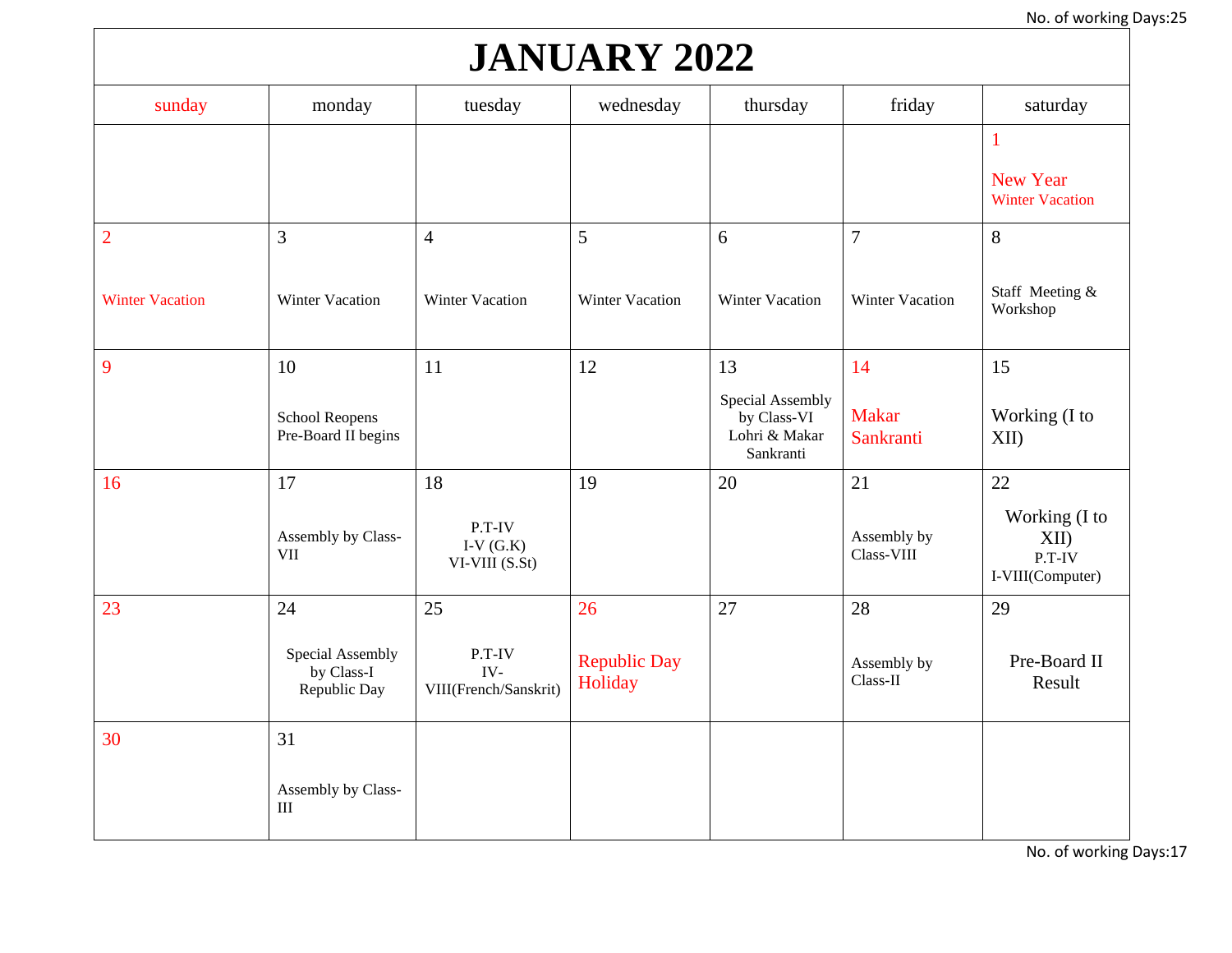| <b>FEBRUARY 2022</b> |                                                     |              |                |                                                   |                                                                            |                                                        |  |  |  |
|----------------------|-----------------------------------------------------|--------------|----------------|---------------------------------------------------|----------------------------------------------------------------------------|--------------------------------------------------------|--|--|--|
| sunday               | monday                                              | tuesday      | wednesday      | thursday                                          | friday                                                                     | saturday                                               |  |  |  |
|                      |                                                     | $\mathbf{1}$ | $\overline{2}$ | 3                                                 | $\overline{4}$<br>Special Assembly<br>by Class-IV<br><b>Basant Panchmi</b> | 5<br>Working (I to<br>$XII$ )<br><b>Basant Panchmi</b> |  |  |  |
| 6                    | $\overline{7}$<br>Assembly by Class-<br>$\mathbf V$ | 8            | 9              | 10<br>Annual Exam<br>begins<br>Classes IX &<br>XI | 11<br>Assembly by<br>Class-VI                                              | 12<br>PTM-VI                                           |  |  |  |
| 13                   | 14<br>Assembly by Class-<br><b>VII</b>              | 15           | 16             | 17                                                | 18<br>Assembly by<br>Class-VIII                                            | 19<br>Working (I to<br>XII                             |  |  |  |
| 20                   | 21<br>Assembly by Class-I                           | 22           | 23             | 24                                                | 25<br>Assembly by<br>Class-II                                              | 26<br>Annual Result of<br>classes IX & XI              |  |  |  |
| 27                   | 28<br>Assembly by Class-<br>$\rm III$               |              |                |                                                   |                                                                            |                                                        |  |  |  |